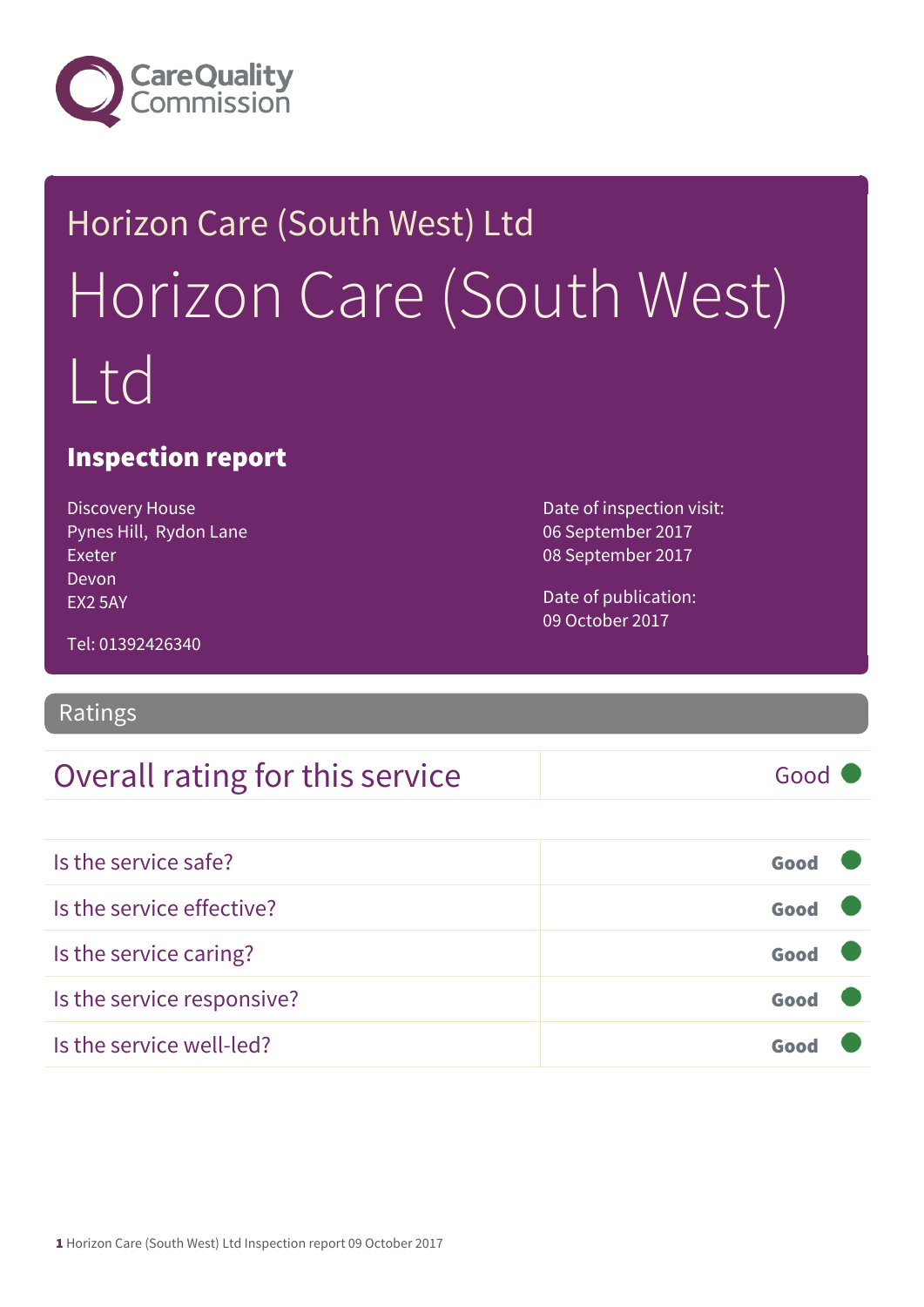#### Summary of findings

#### Overall summary

The inspection was announced and took place on the 6 and 8 September 2017. The provider was given 48 hours' notice because the location provides a domiciliary care service and we needed to be sure that someone would be available in the office. It also allowed us to arrange to visit people receiving a service in their own homes.

This is the first inspection of the service since it was re-registered with a new location address with the Care Quality Commission in August 2016.

Horizon Care (South West) Limited is registered for the regulated activity 'personal care.' At the time of the inspection they provided personal care to around 280 people living in their own homes.

There is a registered manager in post who is also the provider. A registered manager is a person who has registered with the Care Quality Commission to manage the service. Like registered providers, they are 'registered persons'. Registered persons have legal responsibility for meeting the requirements in the Health and Social Care Act 2008 and associated Regulations about how the service is run.

The service was a family run business and the management team were committed to providing a good quality, effective service to people. The provider said, "We are supporting vulnerable people, we need to get it right for them." They did this by supporting staff well to promote a consistent staff team, listening to people's views and looking at ways to continually improve. One person said, "They [the staff] are always lovely. They are reliable and courteous and very helpful. If they are late they ring me and apologise. I've never had to complain." One relative told us, "It's a gold star agency. [Carer's name] especially is a superstar."

People told us they appreciated the visits from staff who were always cheerful and treated them with respect. One person said, "Some [care workers] are wonderful, so nice and I have one care worker who is so helpful. They turned up with a bookshelf for me when I said I needed one. They are like family now."

Care workers said they enjoyed working for the service. They were well motivated and committed to providing a service that was personalised to each individual. People were fully involved in planning their care and support and care plans were comprehensive to make sure staff had all the information required to support the person. This helped to make sure people received the support they wanted.

There were quality assurance systems which monitored standards and ensured any shortfalls were addressed. People and care professionals felt listened to and said they could speak with a member of the management team at any time. Any complaints, including smaller comments and 'grumbles' made were fully investigated formally and treated as learning to enable the service to improve.

People received effective, safe care which met their individual needs and preferences. People told us the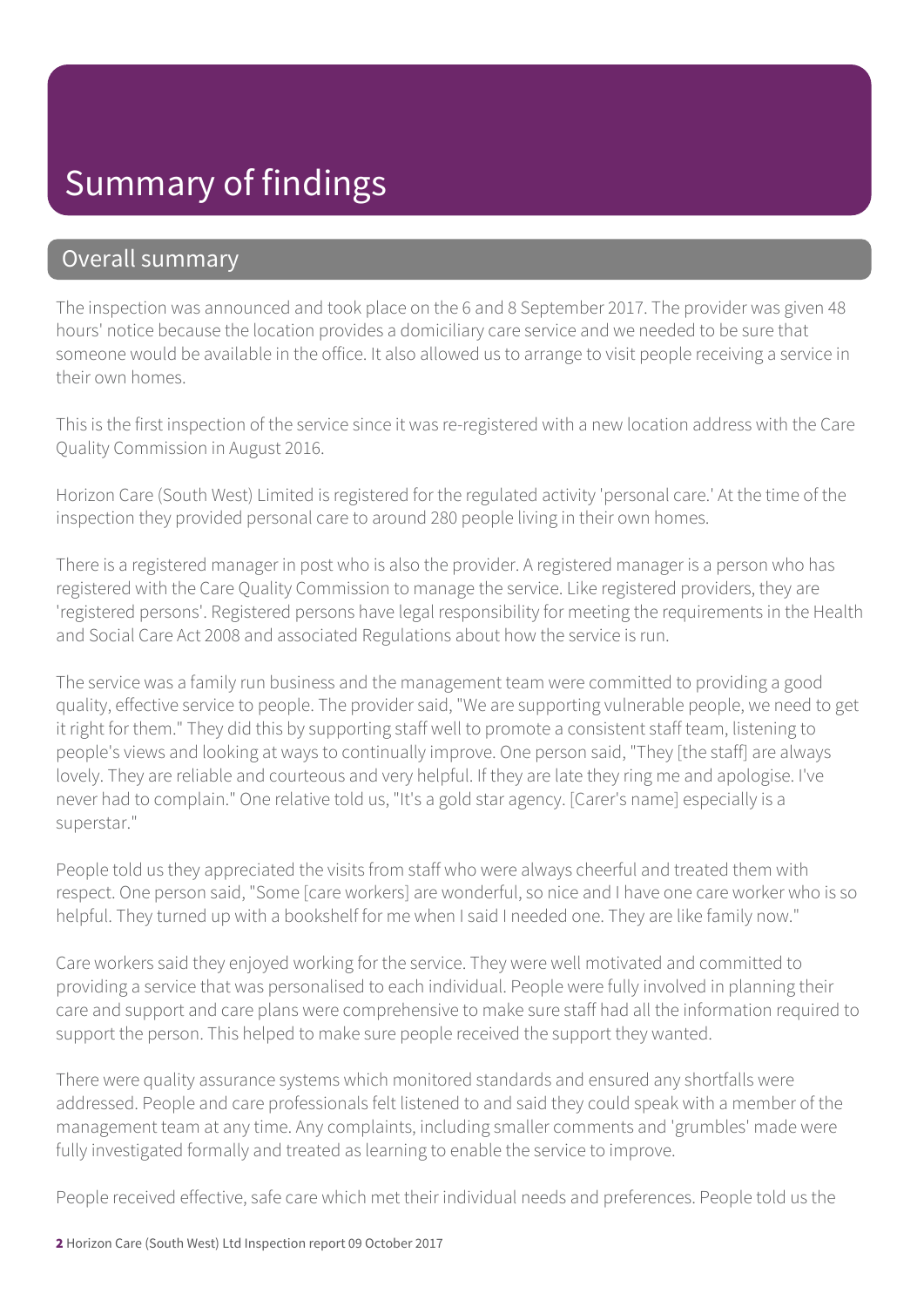service was flexible and made adjustments to accommodate their wishes and changing needs. For example, when people had health appointments or where two people had specific needs there was a contracted agreement that they had access to an on call number at any time which would ensure a visit to provide personal care. Where any concerns were raised about a person's health or well-being prompt action was taken to make sure they received the support and treatment needed.

People were complimentary about the care workers who supported them. People told us staff were kind, caring and respected their privacy and dignity. There were sufficient numbers of staff employed to ensure people received their care and support at times of their choosing. The service were revising their care worker 'runs' to reduce the number of care workers that people received support from. They had recognised that some people, although receiving care from a regular group of care workers, sometimes had seven care workers in a week. However, people told us they knew who was coming to support them in advance and were happy with the care provided.

Most people had a small team of care professionals who they were able to build trusting relationships with. The rota manager tried to match care workers to people using the service to promote good relationships. People said, "They are very kind, they [care workers] can't do enough for me", "They are extremely nice to me, they [care workers] always ask if I need anything else doing" and "Yes they support me in a caring and supportive way, they keep me going."

Care workers were well trained and competent in their roles. Staff undertook training in health and safety subjects and received the training and information they needed to meet people's specific needs. Training needs were linked to regular care worker competency 'spot checks' and supervisions. People told us they felt safe and comfortable with the care workers who supported them and able to discuss any concerns with the office staff. One person said, "They [care workers] do make sure I am safe when moving around, as I can't see very well."

Where people received support with medication this was well managed and monitored. Staff had been trained in managing medication and records were completed. Care plans showed how staff were to support people in detail.

People described the service as reliable, telling us that care workers arrived on time and stayed for the allocated amount of time. The office computer system alerted office staff to any late calls as care workers were required to log in on visit arrival and departure. People told us there had never been a missed call and care workers who came were as stated on their rotas.

There was a robust recruitment process to ensure people were protected and cared for by suitable staff. Safeguarding training was completed and staff knew how to recognise and report and action any safeguarding issues to protect people.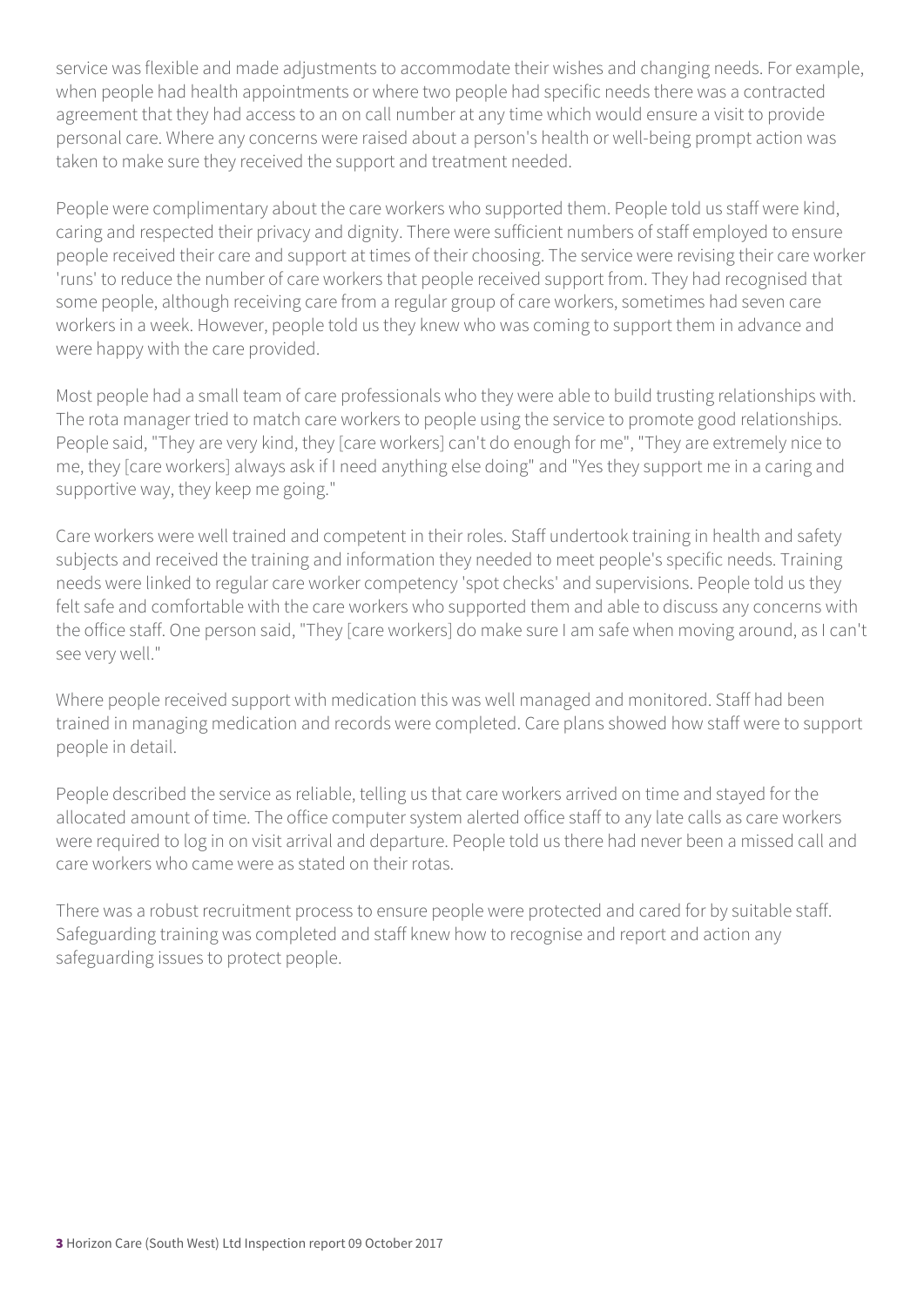#### The five questions we ask about services and what we found

We always ask the following five questions of services.

| Is the service safe?                                                                                                                                  | Goo  |
|-------------------------------------------------------------------------------------------------------------------------------------------------------|------|
| The service was safe.                                                                                                                                 |      |
| Risks of abuse to people were minimised because the provider<br>had a robust recruitment process and staff knew how to<br>recognise and report abuse. |      |
| Risk assessments were carried out to make sure people received<br>their care safely and were able to maintain their independence.                     |      |
| People were appropriately supported with medicines by staff<br>who were competent to carry out the task.                                              |      |
| Is the service effective?                                                                                                                             | Good |
| The service was effective.                                                                                                                            |      |
| People's health was monitored by staff who knew them and<br>acted promptly when concerns were identified.                                             |      |
| People were supported by staff who were well trained and<br>competent.                                                                                |      |
| People were always asked for their consent before care was<br>given.                                                                                  |      |
| Is the service caring?                                                                                                                                | Good |
| The service was caring.                                                                                                                               |      |
| People were supported by kind and caring staff who treated<br>them with respect.                                                                      |      |
| People's right to privacy and confidentiality was respected.                                                                                          |      |
| People were fully involved in all decisions about their care and<br>support. There were regular reviews which enabled people to<br>share their views. |      |
| Is the service responsive?                                                                                                                            | Good |
| The service was responsive.                                                                                                                           |      |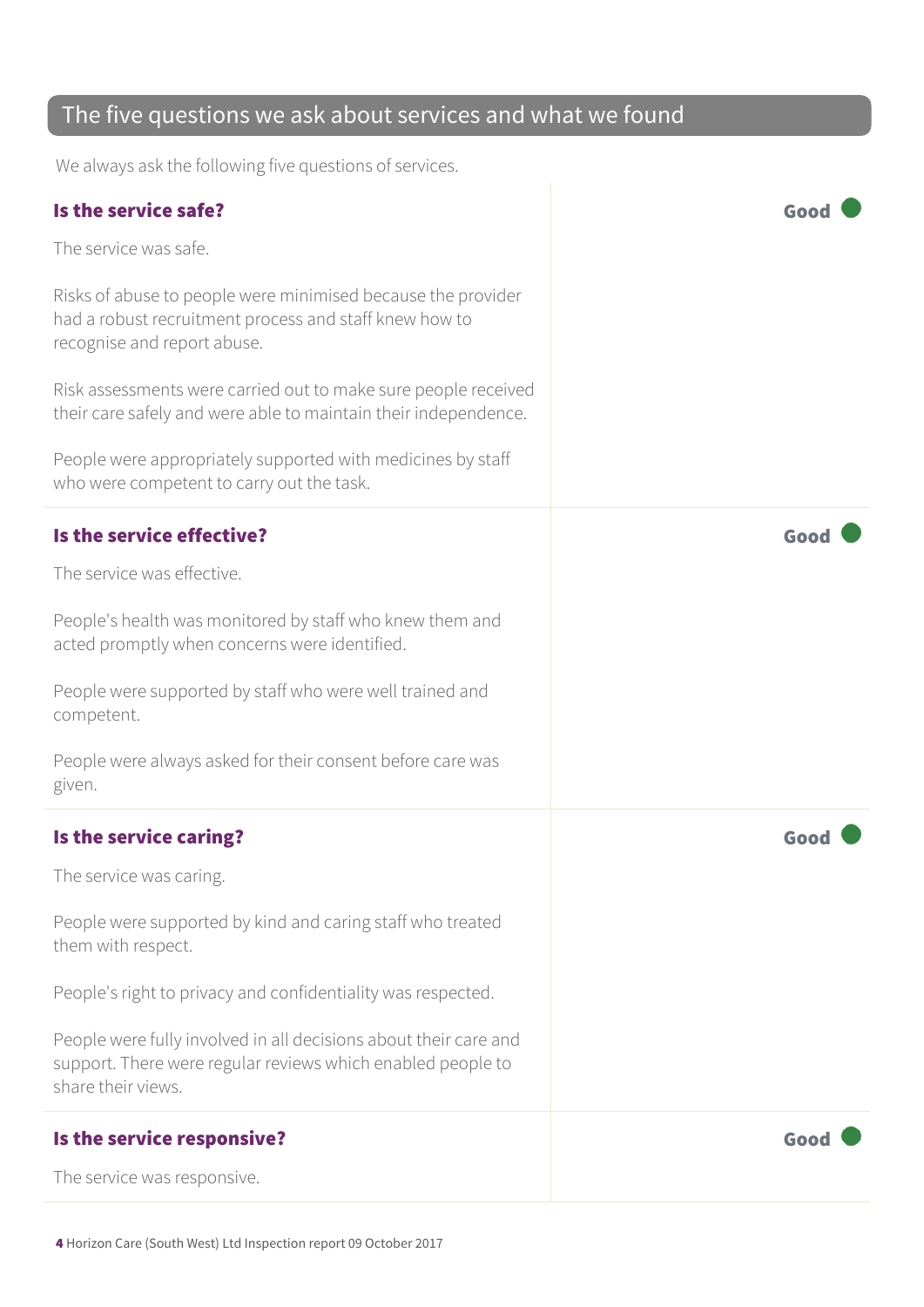| Horizon (South West) Limited provided people with a service<br>which was personalised to their wishes and needs.                                                                                                                 |      |
|----------------------------------------------------------------------------------------------------------------------------------------------------------------------------------------------------------------------------------|------|
| People told us they would be comfortable to make a complaint<br>and felt any concerns raised would be dealt with.                                                                                                                |      |
| People's care and support was regularly reviewed and adapted<br>to meet their changing needs and wishes.                                                                                                                         |      |
| Is the service well-led?                                                                                                                                                                                                         | Good |
| The service was well led.                                                                                                                                                                                                        |      |
| People benefitted from a service which was committed to<br>listening to people's views and striving for continuous<br>improvement.                                                                                               |      |
| There were systems in place to monitor the quality of the service<br>and any shortfalls identified were addressed promptly. There<br>were robust contingency plans in place to deal with staff<br>shortages and adverse weather. |      |
| The registered manager/ provider and management team were<br>open and approachable which created a friendly and inclusive<br>atmosphere for people who used the service and staff.                                               |      |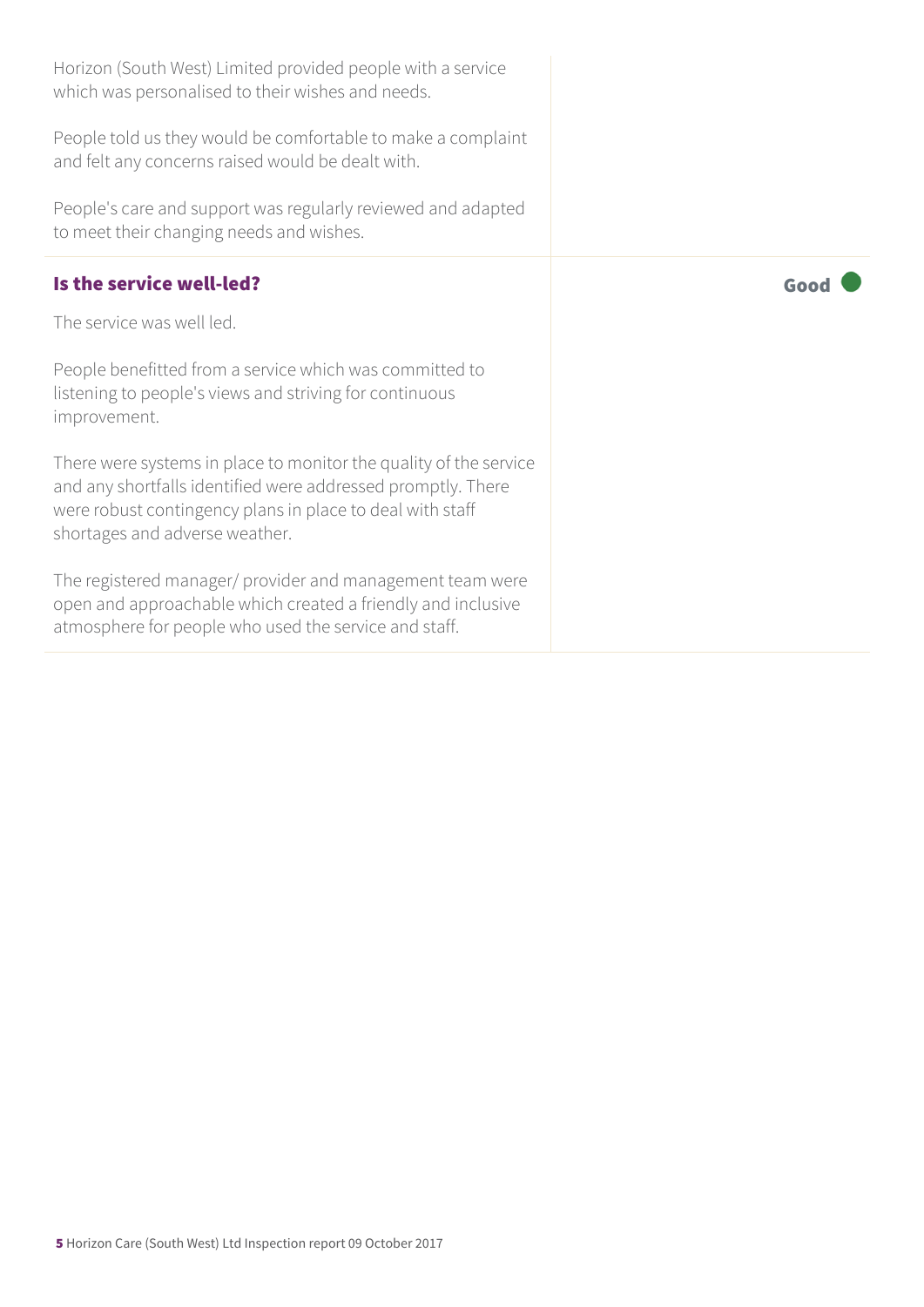

# Horizon Care (South West) Ltd

Detailed findings

## Background to this inspection

We carried out this inspection under Section 60 of the Health and Social Care Act 2008 as part of our regulatory functions. This inspection was planned to check whether the provider is meeting the legal requirements and regulations associated with the Health and Social Care Act 2008, to look at the overall quality of the service, and to provide a rating for the service under the Care Act 2014.

The inspection was carried out by one adult social care inspector and some telephone calls were carried out by an expert by experience. An expert by experience is a person who has experience of using or caring for someone who uses this type of care service.

Before the inspection, the provider completed a Provider Information Return (PIR). This is a form that asks the provider to give some key information about the service, what the service does well and improvements they plan to make. We looked at the information in the PIR and also looked at other information we held about the service before the inspection visit.

In the course of the inspection we met three people who used the service and one relative. We spoke with a further eight people and three relatives, on the telephone.

We also spoke with seven members of care staff and received comments about the service via email from five other care workers. The registered manager/provider and director were available throughout the inspection. We met with four office assistants and the company secretary, the rota manager and assistant rota manager, training and HR manager and a community manager.

We looked at records which related to seven people's individual care and other records related to the running of the service. Records included seven care and support plans, quality assurance audits and questionnaire results, staff training records, complaints and three staff recruitment files.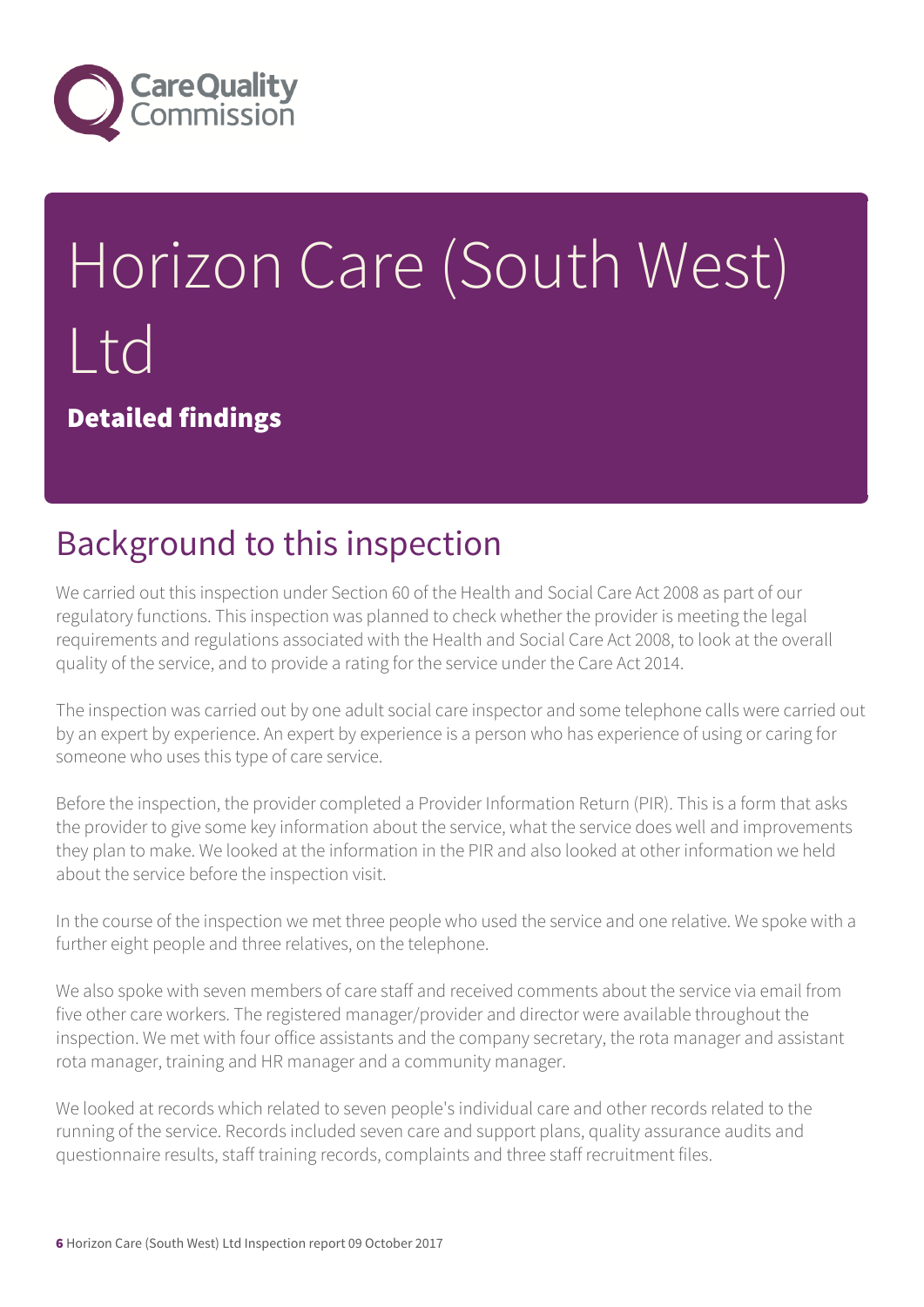## Our findings

People told us they felt safe and comfortable with the care workers who supported them and able to discuss any concerns with the office staff. For example, people could choose if they preferred a male or female worker and this was respected. We visited a person who required assistance from two care workers. There was one male and one female care worker present at the time of our visit. The person was happy to receive general support from male care worker, but had requested personal care should only be carried out by a female care worker. During our visit we saw their wishes were respected. The male care worker spent time with the person's relative while personal care was delivered by the female care worker. The person told us how wonderful the male care worker was and how they enjoyed their visits from all the care workers on their rota. One person said, "They [care workers] do make sure I am safe when moving around, as I can't see very well." People we met with their care workers present were very relaxed and comfortable together.

Sufficient numbers of staff were employed to meet the needs of people using the service. Care workers told us their visits were generally well organised and they had adequate time allocated to them to carry out the required tasks and to travel between visits. Records in people's care plans showed that staff stayed with each person for the allocated amount of time. The office computer system alerted office staff to any late calls as care workers were required to log in on visit arrival and departure. People told us there had never been a missed call. One person we spoke with said "They're pretty good on times. Within half an hour either side (as stated by the service statement of purpose as an acceptable timescale)." Some people said care workers could be late sometimes but we saw this was not outside of the half hour. Most people said the office rang them to let them know if a care worker was going to be late and we saw this happening whilst we were in the office and again not over the accepted half hour.

The service was revising their care worker 'runs' (visit routes) to reduce the number of care workers that people received support from in certain local areas. They had recognised that some people, although receiving care from a regular group of care workers, (for example the same care worker on a Monday), sometimes had seven care workers in a week. The rota manager was very knowledgeable about people's needs, which staff were available with which skills and tried to match people's personalities with care workers. People told us they knew who was coming to support them in advance and were happy with the care provided. We saw there was a high demand for personal care and support in the area and the agency were working with the hospital to try to reduce people's hospital stays. This had meant balancing the times people wanted with the times available at times but the rota manager continued to amend visit times as slots became available. Two care workers said, "We have a good 'run' where we work together caring for the same people each week who need two carers at the same time. It's nice, we know people well and can just do what they need easily. I enjoy it." One person told us, "I only have two different carers really. They are reliable and very helpful. I know who is coming, it's very good and it says on my rota they send me. I've never had any problems, and I would say."

Risks of abuse to people were minimised because the provider had a robust recruitment procedure. Before commencing work all new staff were thoroughly checked to make sure they were suitable to work for the service. These checks included seeking references from previous employers and carrying out disclosure and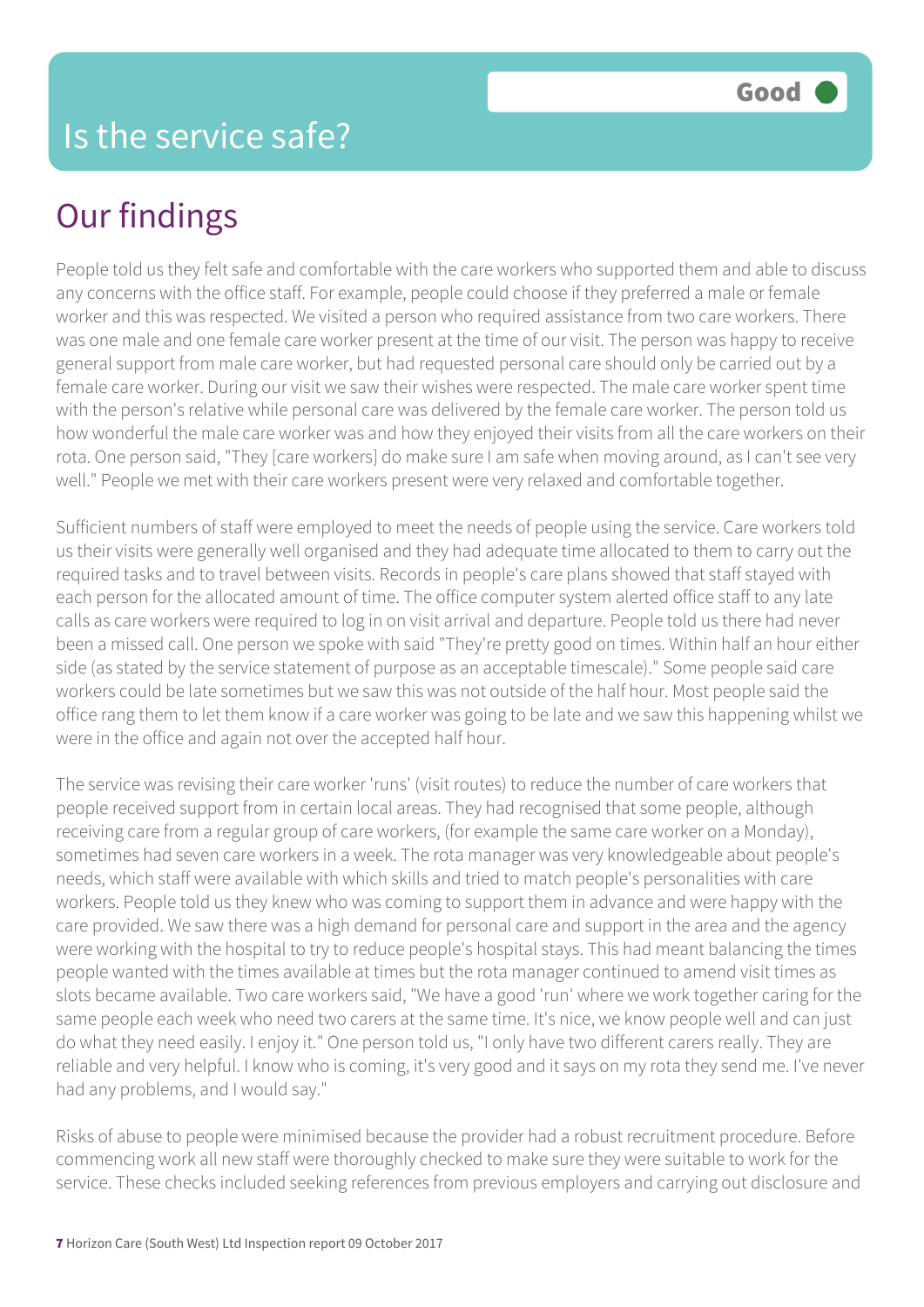barring service (DBS) checks. The DBS checks people's criminal record history and their suitability to work with vulnerable people. Staff files seen showed staff did not commence work until all checks had been carried out.

All staff received training in how to recognise and report abuse during their induction period. New staff also received information about local safeguarding processes which included helpful contact numbers. Care workers we spoke with were very clear about their responsibilities in respect of keeping people safe from abuse and were confident that any concerns reported would be dealt with promptly. One care worker said "If I reported anything I know it would be acted on immediately to make sure the person was safe."

Staff carried photographic identification to make sure people knew they were from the agency. Where people lived alone and had limited mobility care workers told us they always made sure people's doors were locked when they left the house and key pads kept secure. Care plans were clear about how care workers were to access each property in a way people were happy with. For example, one person liked care workers to open the door and shout hello.

Care plans contained risks assessments which outlined measures in place to enable people to receive care safely with minimum risk to themselves and others. Where people required physical assistance to help them to mobilise the risk assessments stated the number of care professionals needed to assist them and any specialist equipment needed to support them. One person we met told us they needed to be helped to move using a mechanical hoist. They said the staff who helped them were competent when supporting them in this way and they felt safe. The registered manager/provider told us they had recognised that some people with mobility equipment who were responsible for its maintenance found this difficult. Therefore, the agency was devising an equipment catalogue so they could offer an equipment maintenance service in the future so that people would not have to worry about managing this. This showed that the agency put people first and found ways to make their lives easier.

Where risk assessments highlighted risks such as reluctance to accept personal care or poor nutrition the registered manager sought advice from other healthcare professionals to make sure risks were minimised. Care plans and risk assessments were amended to take account of any recommendations made and clearly recorded any refusals so that people received the care they needed in their best interests. Staff also kept good records about any incidents or highlighted concerns. For example, where people were living with dementia, care workers highlighted particular behaviours such as hiding food to ensure staff knew what to look out for to keep people safe.

People who required support to administer medicines received support from care workers who had received training in this area. Each care professional had their competency to administer medicines assessed and could only support people with medicines when they had been deemed competent. There were regular 'spot check' observations to make sure their practice remained safe. Care plans gave details of the level of support people needed with their medicines. This ranged from reminders/prompts to full administration. Where staff administered medicines they recorded when they had carried out this task. People and relatives commented, "They [care workers] make sure I have taken [my medication]" and "Yes they [care workers] give [person's name] her tablets when they are there, no problems."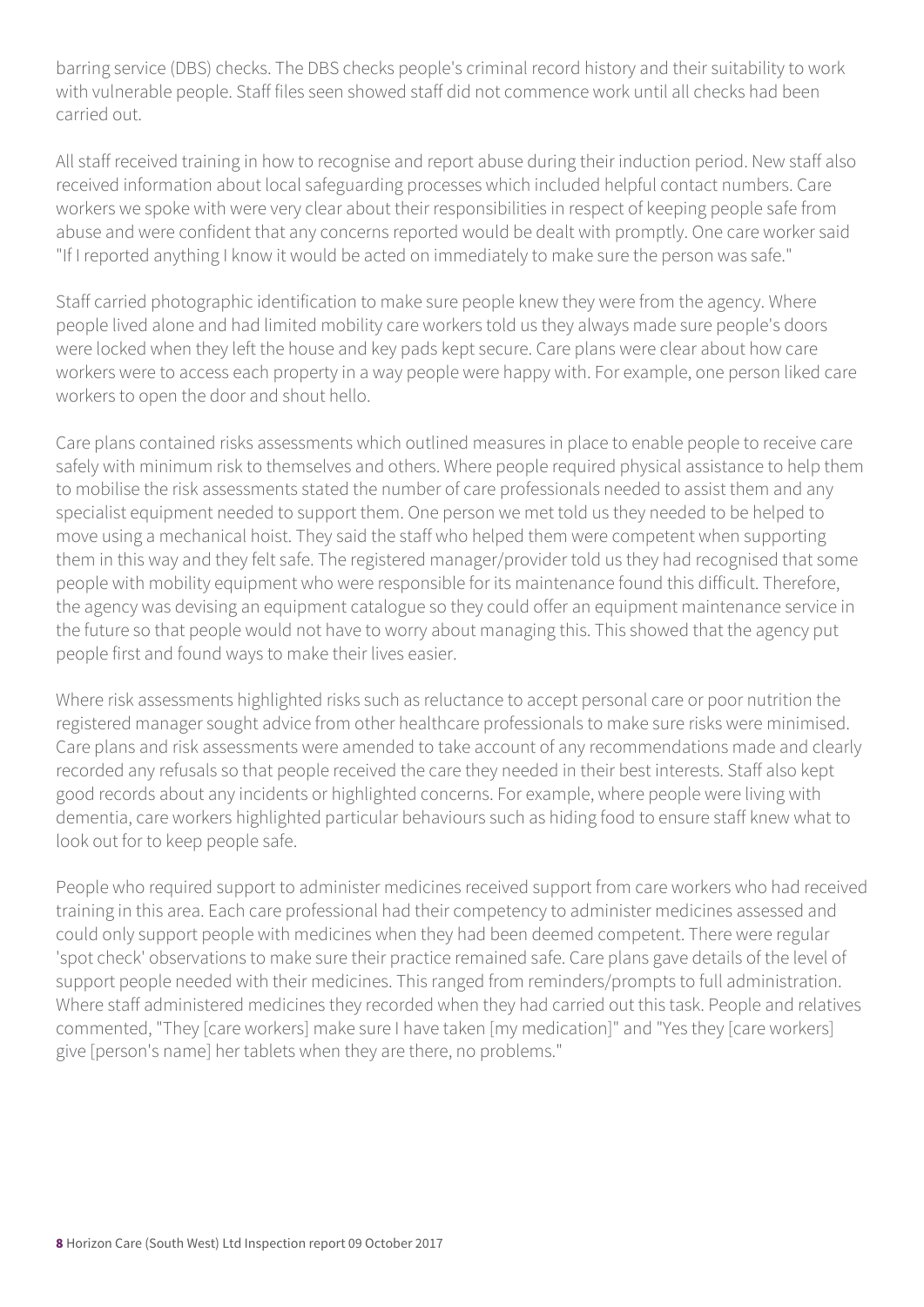#### Is the service effective?

## Our findings

People said they received good support that met their needs and expectations. Comments included, "I think they [care workers] are excellent, I am very happy with them", "They [care workers] are definitely well trained, yes", "Most of them are very good" and "Yes I don't have any problems with carers." One relative said, "On the whole they are very good, quite organised and do everything they are supposed to." Some people preferred certain care workers to others but said they would ring the office if this became a problem.

People could be confident their health care needs would be monitored and action would be taken to make sure they received the treatment and support they required. One person told us, "They have gone to accident and emergency department with me before." People felt that care workers would help them if they needed to see a GP for example. One care worker told us how a person had needed emergency medication and once the GP had faxed a prescription over to the nearest open pharmacy on a weekend they went and got them for the person. Another care worker had noticed that a person had to go to hospital appointments alone so now accompanied the person to ensure they had company, which the person was happy with.

All staff received training in first aid and basic life support when they started work. This ensured they had the skills needed to respond to medical emergencies. One care worker told us when they arrived at one person's house, the person had had a fall. They made them as comfortable as possible and contacted the emergency services who did not arrive for some time. The registered manager said how they had arranged visits for subsequent people so that the care worker could stay with the person to wait for the ambulance and offer reassurance to the person. The agency had discussed processes of managing falls with the emergency services. They were looking at various types of emergency portable equipment that could safely manage certain situations without the need to call an ambulance. .

The service responded promptly to concerns about people's health. On the first day of the inspection one care worker telephoned the office to report a concern about a person to office staff. A GP was called with the person's permission and the care worker waited at the person's house. The on call records were also very detailed and showed where changes in people's health had been identified and acted upon. For example, there were various entries where care workers had stayed with people who did not seem to be feeling well. One care worker called the NHS hotline with a person which resulted in a GP visit. Another care worker had called the office to say they were staying with another person who was not feeling well. Each person had a computer file at the office where all contact could be logged with their care plan and updated with any changes. Where care workers noted medication stocks were low they called people's families who were managing the medicines to alert them to low stock. This ensured any changes in people's needs were identified, actions taken and care plans updated with any changes. Care workers could also be notified immediately if there were changes in the rota, for example if a person had gone to hospital. If people called the office, staff could also note how far the care worker was from the next visit. Most office staff were also trained in delivering care so they could understand what was happening 'in the field'.

Each person using the service had a hospital passport to make sure they received the support they needed if they were admitted to hospital. This document contained information about their health needs, how they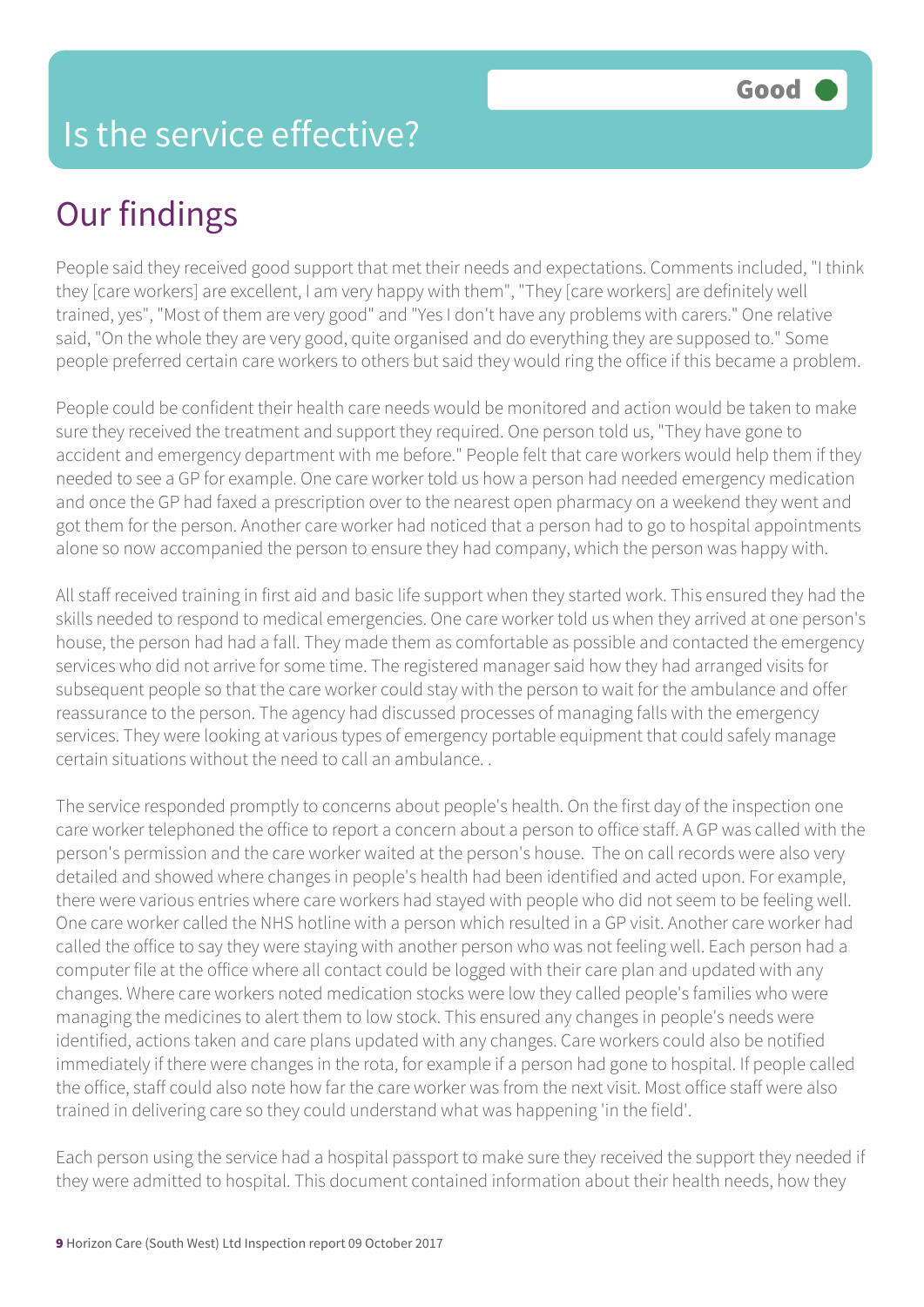communicated and the things that were important to them.

The agency supported some people with meal preparation and took action when they felt someone was not eating an adequate diet. One person said "They're pretty good with meals. Always check what you fancy and do the washing up."

Where care professionals had concerns about a person's nutrition they took action. For example one person had not been eating well, choosing to only eat a particular food. The service had contacted their family and GP. They had a close link with the person's district nurse and shared information, attending safeguarding meetings and gathering advice. Records showed the registered manager communicated regularly with other people involved with the person's care to make sure they received appropriate support.

People received effective care and support from care workers who had the skills and knowledge to meet their needs. People told us they thought staff were well trained and had the skills needed to support them. People had preferences for certain care workers but said overall staff knew what they were doing.

People were supported by workers who had undergone an induction programme which gave them the basic skills to care for people safely. New staff had weekly supervision for the first three months. This ensured new care workers were able to share any concerns and their line manager was able to make sure that they were providing an appropriate standard of care to people. We saw records of regular 'spot checks', some being targeted to particular issues such as infection control. Where any issues were found staff were informed and provided with refresher training in the topic. One care worker told us, "We get good training. I know what to do and the care plans are detailed." Care workers told us they had been able to shadow more experienced staff until they felt confident to provide care on their own, which records showed. Where care workers required additional support with learning methods this was understood and provided. One care worker had achieved the 'learner of the year' for being recognised as picking up a new skill competently.

Staff also were provided with training specific to people's individual needs such as percutaneous endoscopic gastrostomy (PEG) training and additional training in mental health needs. During a recent incident relating to a person with high risk mental health needs, staff had also been well supported. A staff member had undergone additional training and was now the 'lead' in mental health care for other staff to access for advice.

The service used other health professionals to access specialist training. For example, training had been provided by the local hospice on end of life care, a dementia friends co-ordinator and a training company who worked with the university on health and social care topics. Following training from the dementia specialist, one care worker said they had previously done a person's shopping for them but now, having understood dementia care better, they took the person with them, which they both enjoyed.

The service used a range of training methods to make sure care workers had the skills and knowledge they required to carry out their roles. Staff also had access to e-learning with marked workbooks and face to face training sessions. The training room had a range of practical equipment that care workers may come into contact with such as catheters and continence equipment, dressings and mobility equipment. Many staff were undertaking nationally recognised qualifications in care which helped to ensure they were competent in their roles. They were encouraged to complete these with pay incentives. The training manager kept a record of all staff training and had systems in place to make sure care workers were up to date with all essential training. Records seen showed staff had completed a wide range of training including, moving and handling, diversity and equality, nutrition and diet and pressure area care.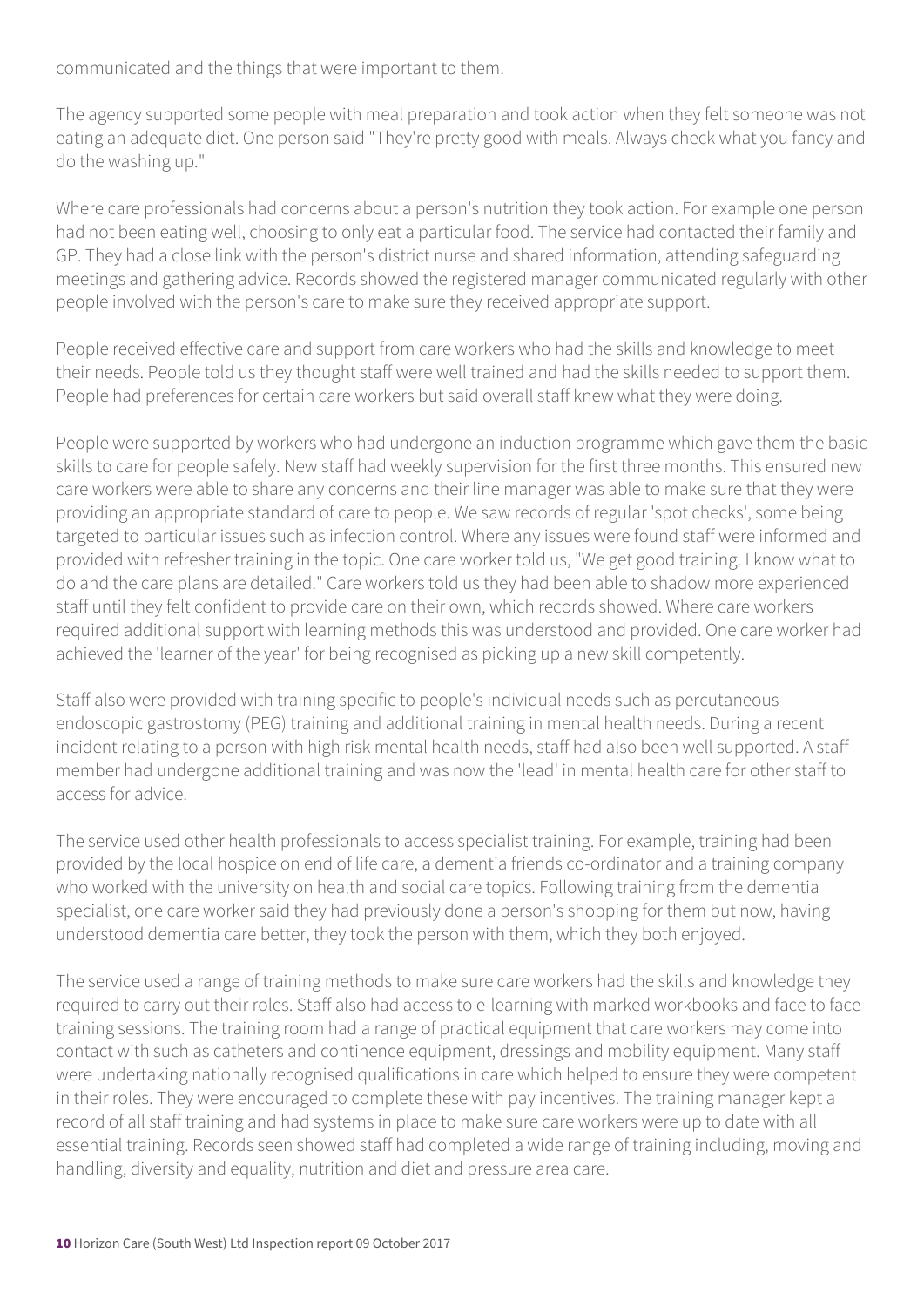Most people who used the service were able to make decisions about what care or treatment they received. People signed consent forms when they began to use the service to state they agreed to the service being provided. People said they were involved in their care and records showed people had been asked for consent before care was commenced or a health professional involved. For example, one on call record stated the person had refused to call the district nurse to check their dressing when it was seen to be leaking so care workers were checking it each visit and encouraging the person to inform their health professional.

The Mental Capacity Act 2005 provides a legal framework for making decisions on behalf of people who may lack the mental capacity to do so for themselves. The Act requires that as far as possible people make their own decisions and are helped to do so when needed. When a person lacks the mental capacity to make a particular decision, any made on their behalf must be in their best interests and the least restrictive option available. Care workers had received training about the mental capacity act during their induction period and there were annual updates to make sure they were aware of any changes to legislation. The management team had a good knowledge of the mental capacity act and had consulted with family members and professionals where appropriate to make sure people's legal rights were protected in their best interests.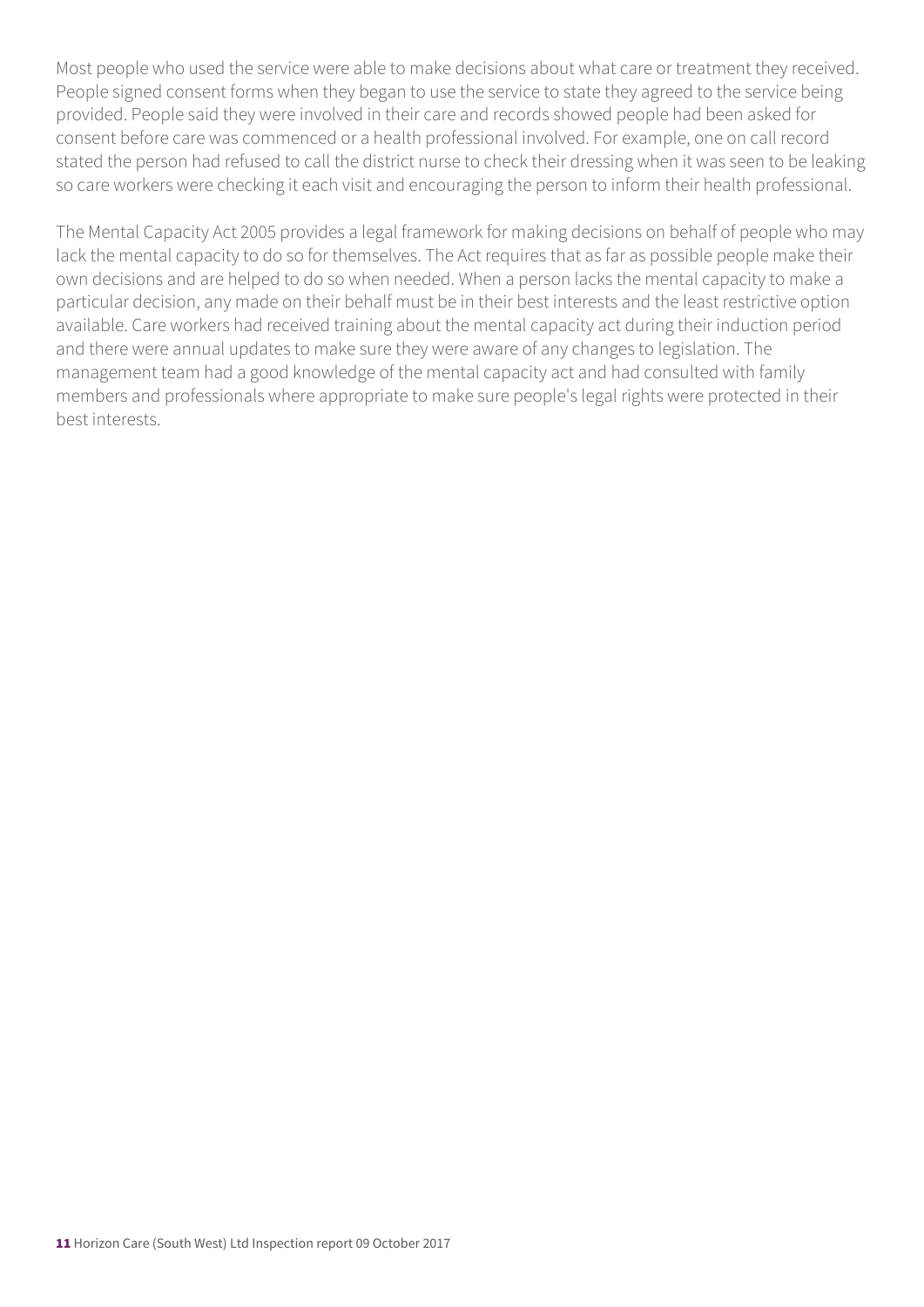## Our findings

People said staff were kind and caring and met their needs. Comments included; "My carers are kind, gentle and wonderful", "They are excellent, I am very happy with them", "They are extremely nice to me. They always ask if I need anything else doing", "Yes they keep me going" and "They are so helpful." One relative said, "They are very good with [person's name]."

We heard how some care workers had often gone over and above their role to make sure people were safe and comfortable. For example, when a piece of feeding equipment was missing the on- call team arranged for a care worker to pick up the piece from the hospital at midnight to help the person. Care workers gave us other examples showing how they really cared for the people they supported. For example, one care worker had helped the person cut their lawn and put up wallpaper in their own time. They had also noticed when the person's shower mat was slippery and brought them some pads to put in the shower so they would not fall. Care workers spoke about how they had built good relationships with people who did not have other community support and how they ensured they did the 'little things' to help them feel positive such as painting nails, chatting and bringing shopping. One relative told us their care worker often brought doughnuts, which they loved or gifts from a holiday abroad.

One care worker had noticed a person's electricity had run out and had been unable to contact their family. They had ensured, on a bank holiday, the person had access to top up electricity. Other care workers had brought shopping for people who asked for help outside 'shopping days'. Another care worker told us how they had picked up emergency medication for a person and dropped it in later.

Care workers told us they enjoyed working at Horizon and found the work rewarding. The agency made sure the focus of recruiting and training new staff was on the needs of vulnerable people. There was emphasis on absence and sickness management and staff absence levels were low as well as a low staff turnover overall. The agency used a nationally recognised method to monitor sickness levels following set procedures relating to a sickness point system and disciplinary process. We saw during the inspection how the emphasis was on retaining staff and finding ways to support them carry out their work consistently for the benefit of people in their care. The HR manager said, "We don't discipline if we can help staff, we try to be supportive and understanding but it is always about the clients first."

The agency had looked at ways of promoting a consistent team and encouraging staff retention. Projects included setting up a children's nursery to enable staff to be available for work more easily. There were also plans to incorporate offering Horizon coffee morning visits for people receiving care who would like to spend time socialising in the nursery environment (following recent national elderly care research), to bring young and old together. There was a range of employment contracts to suit different staff needs, including pay incentives linked to qualifications. A staff newsletter and correspondence to staff showed how staff were appreciated by the agency and valued. For example, one letter to a care worker from the HR manager said, "Following your recent supervision, I have only one comment- BRILLIANT. You were very attentive to your client's needs that morning as there were some difficulties and you made sure a doctor was called. Well done and keep up the great work." During our inspection office staff were reminded by the provider to stop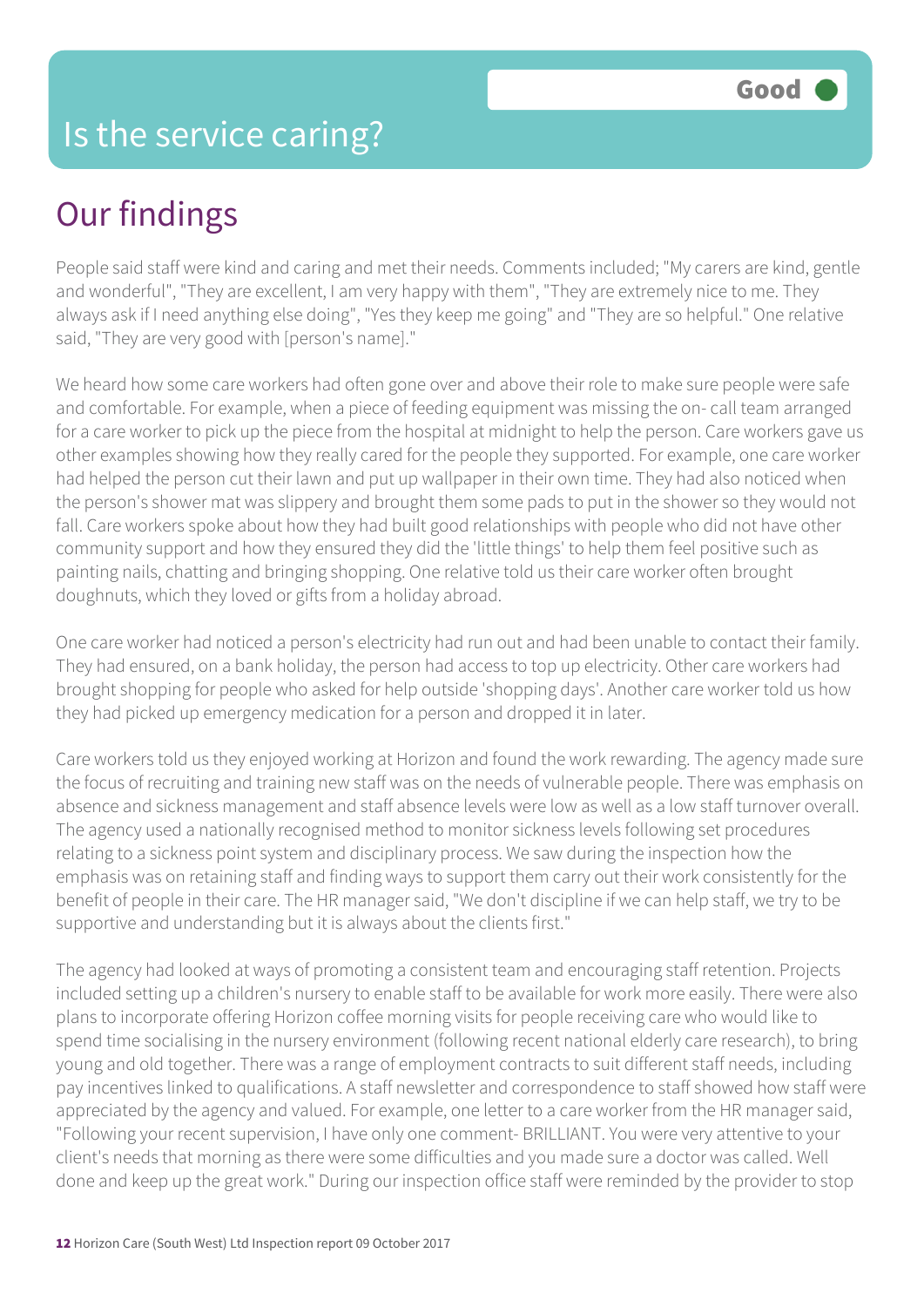for lunch and have a break. They knew about their staff and understood the pressures and external events affecting staff outside work so they could support staff during work.

Care workers said, "I really love my job and wouldn't want to work anywhere else" and "I really enjoy my job and working for Horizon was the best decision I made to do care work." They added, "The office staff at Horizon are kind, caring and do everything they can to make their staff part of the team, when doing on-call I find the staff also help in whatever way they can." Another care worker said they had taken a person to the dentist or shopping when they had not had transport and helped with gardening which was not included in the person's regular support. This care worker said, "I'm really enjoying being a carer." One care worker had taken people cakes and hot custard on Mother's day to celebrate with people who lived alone. Therefore staff felt supported and empowered to provide caring support to people.

The rota manager told us that where possible they tried to match staff to people using the service. This helped people to build relationships with the staff who supported them. People told us they felt able to say if they, for any reason, preferred a different care worker and the office staff would amend the rota where possible. People were treated with respect and dignity at all times. Interactions we saw between people and the care workers supporting them were very respectful and friendly. They had clearly developed a close relationship with the person as well as their family. For example, a group of care workers had organised a surprise birthday party for the person's daughter and had made a birthday cake. The agency also ensured each person received a birthday card from Horizon staff and Christmas cards. This helped to make people feel valued and thought of. Care workers gave examples where they supported people's families as a whole. For example, ensuring a spouse knew they did not have to do so much and that carers could help. One care worker said, "I'm not the only one who has gone above and beyond, all of the care staff and office staff have done for many years, it's a great company and brilliantly run."

There were ways for people to express their views about their care. Each person had their care needs reviewed on a regular basis which enabled them to make comments on the care they received and voice their opinions. This was confirmed by quality assurance visit records and 'spot checks'. People told us they felt fully involved in planning their care and care was provided in accordance with their wishes.

Care workers were aware of issues of confidentiality and did not speak about people in front of other people. The minutes of staff meetings showed care workers were always reminded of the need to keep personal information confidential. One person told us, "They are always lovely [the staff] and reliable, kind and courteous."

The agency were able to care for people at the end of their lives although no-one was receiving end of life care during this inspection. The training manager had organised specialist end of life training provided by the local hospice which staff had found useful. The provider told us they made sure care workers involved in someone's care were able to attend people's funerals. Care workers told us how they had taken special socks, porridge and cakes for one person who had recently died so they were attending their funeral to support the family.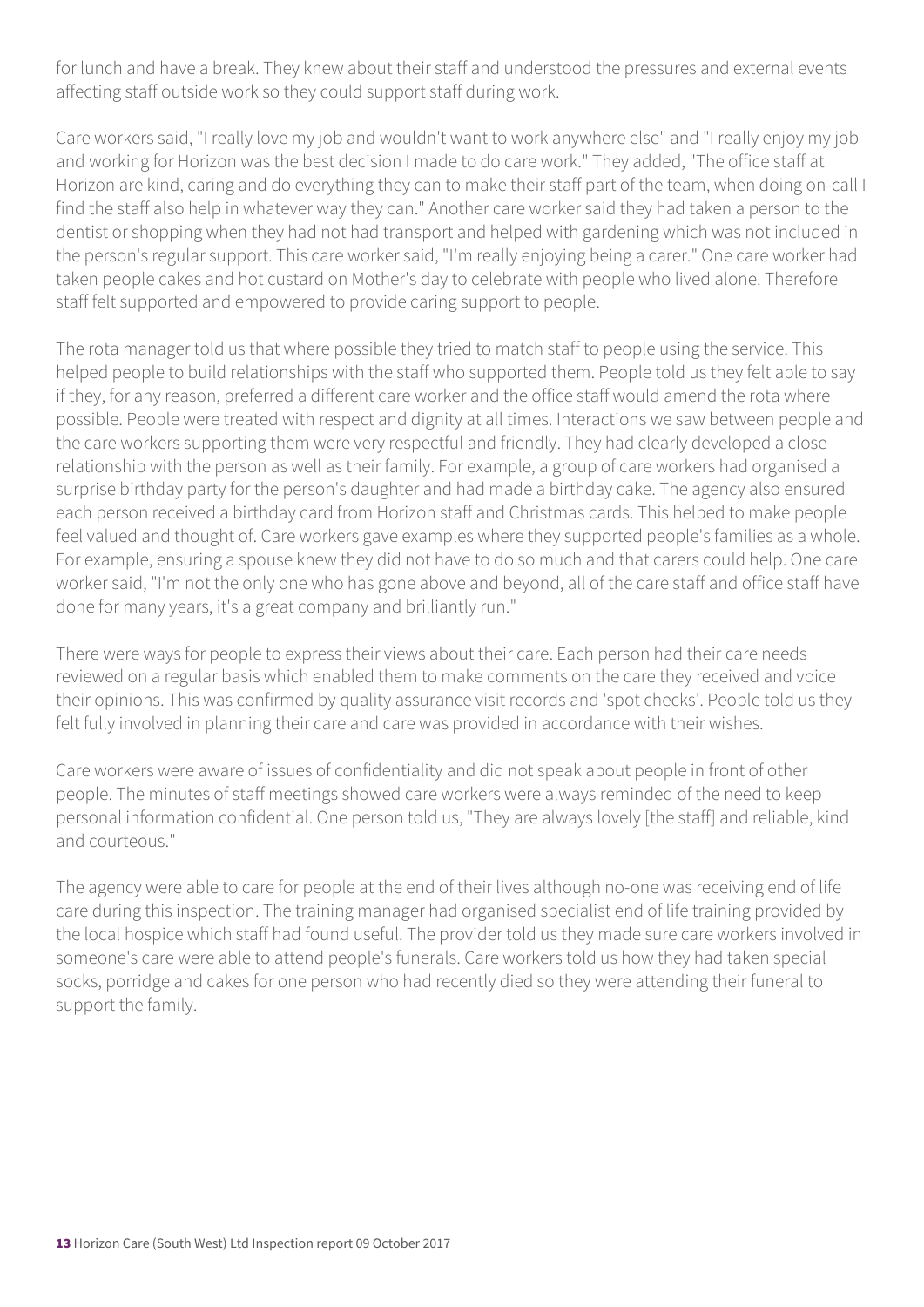## Our findings

Horizon agency staff were passionate about providing a person centred service. People said they had been able to request visits at times that suited their needs and lifestyles and these were mostly accommodated. We saw that due to a rise in people requiring support when leaving hospital that people had sometimes compromised on timings of care support. This had meant that some people received care from a larger group of regular care workers. This had been recognised and the agency had started re-assessing visits and timings to enable people to have more regular times and fewer different care staff. However, people were happy with their care and were happy to have been able to continue to be supported at home. The agency ensured they explained to the local authority and the person what their availability was before accepting a care package and people said they had no problems or need to complain.

Each person had their needs assessed before they began to use the service. This was to make sure the service was appropriate to meet the person's needs and expectations and devise a person centred care plan. Care plans were personalised to each individual and contained information to assist care workers to provide care in a manner that respected their wishes. Care plans we read were extremely personal to the individual and contained all the information care professionals needed to meet people's needs and wishes. Information included in the care plan ranged from the support people needed to meet their physical needs to how they liked their tea. People knew they had a care plan and what was in it. Relatives said, "They have a care plan and it has been reviewed recently, they came her to talk about it" and "Yes [person's name] does have a care plan. I am involved in it as well." People said, "I have a care plan and it has been updated recently" and "Yes, I have my care plan and they come out to check on me occasionally."

People were encouraged to maintain their independence as far as possible. The service responded to changes in people's needs and we saw records of how the registered manager had liaised with other professionals to make sure people received care and support which met their changing needs. For example, one care worker called during our inspection to advise the office staff that a person at risk of pressure damage had refused to accept personal care. This had been communicated to the district nurse who also visited the person to ensure their needs were met. Care plans could be updated on the computer system and new care plans taken out promptly to people's homes to ensure care workers were delivering the correct care. For example, one care plan had a task added to ensure plugs were turned off as the person wanted.

People told us the service was flexible and enabled them to make changes to their care if they needed to. People said the service was able to make changes to times to accommodate appointments and social outings.

The service listened to the views of people and care workers to make sure the service was responsive to people's individual needs and wishes. There was a formal annual quality assurance survey which people confirmed and said they had completed. People said, "Yes, I'm quite able. I call them if I have a problem", "Yes no problem, they are very helpful", "I just call the people in the office and talk to them", "I do [feel able to talk to the agency]. The co-ordinator comes out so I talk to her".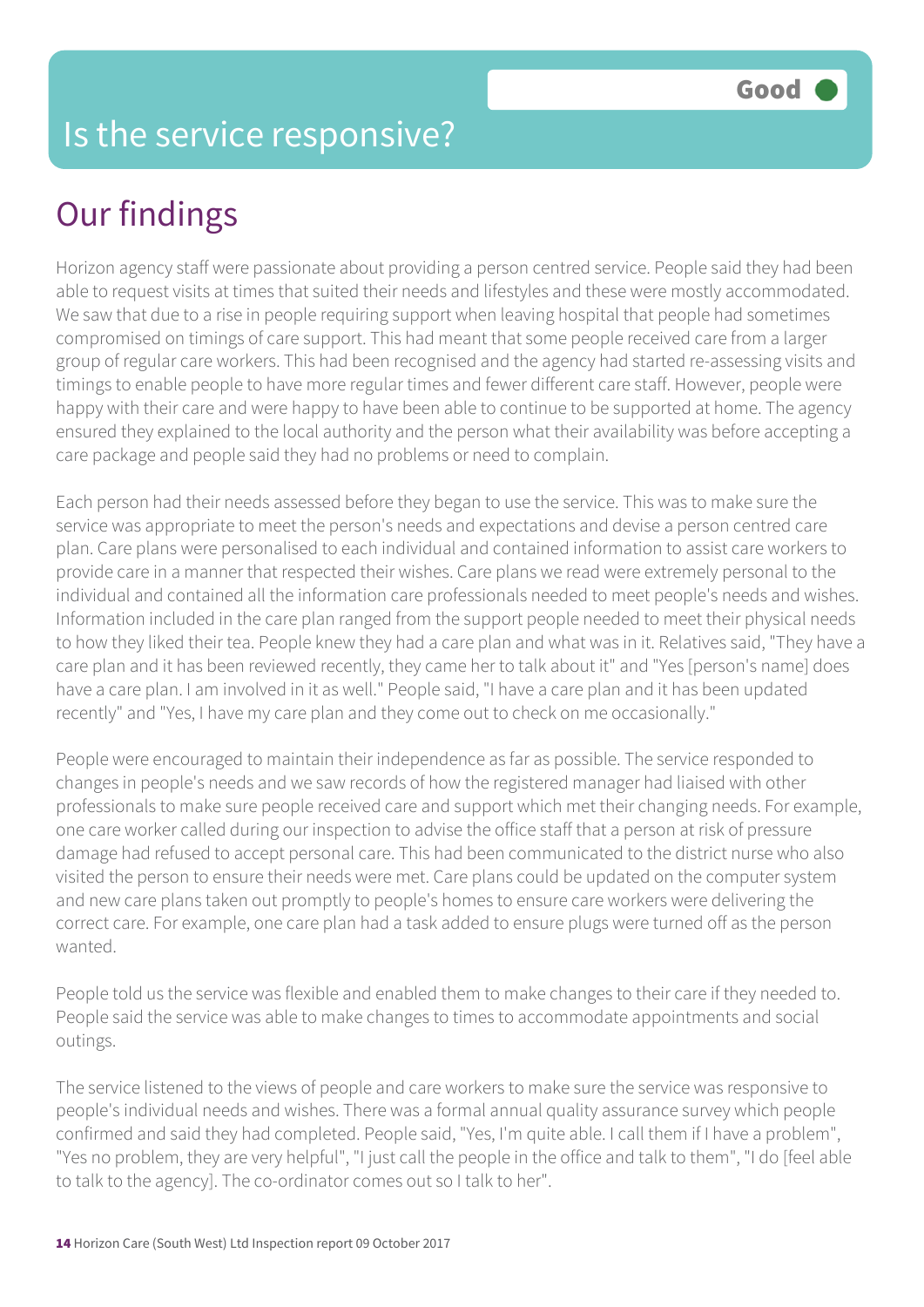All concerns reported, or mentioned, were taken seriously and fully investigated. The registered manager/provider had a real commitment to making sure the service took account of everybody's views and provided a truly person centred service. For example, there was a dedicated complaint manager who kept a clear log of any complaints/grumbles to ensure actions were taken, there was good communication and there was learning to drive improvement. For example, if anyone had said they did not want a certain member of staff they were removed from the person's care team. The rota manager showed us how the computer system could be marked to make sure people only saw the care professionals they were comfortable with.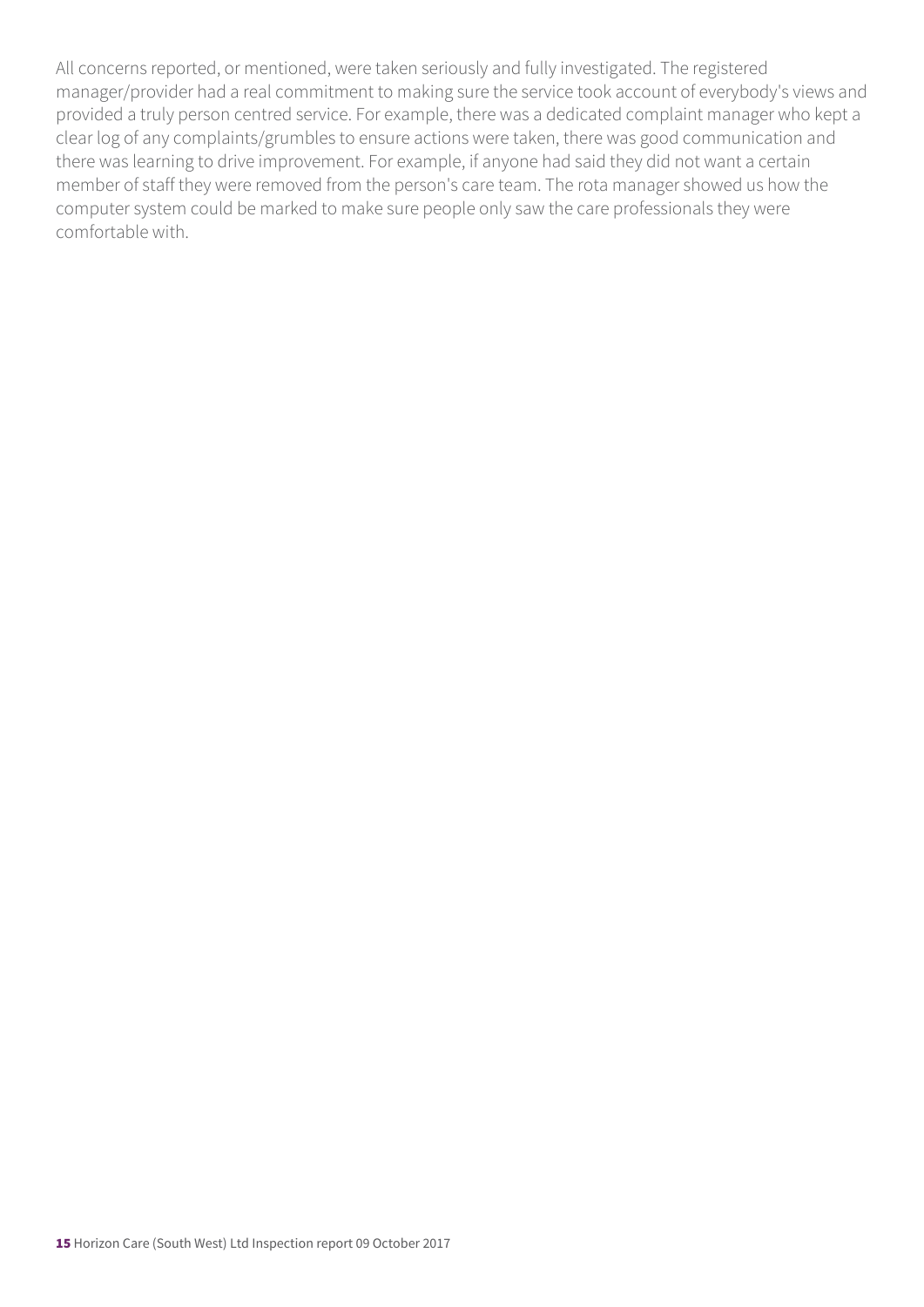#### Is the service well-led?

## Our findings

The service was well led for the benefit of the people in their care. People told us they knew the management team and office staff and they were all helpful and easily contacted. The on-call service was well managed and clear records kept of any events out of hours and communicated. People and relatives said the service was well managed saying, "I think it is and I would recommend to other people", "Yes they are quite helpful", "I would recommend to other people because it is well managed", "Yes I do think it is well managed" and "Yes, I do."

The provider and registered manager worked hard to ensure people received a high quality service from staff who were up to date with good practices. The training department provided a wide range of training relevant to individual people's needs and also ensured staff were able to learn effectively using the best learning methods that suited them. For example, training about PEG feeding in a way that enabled a care worker who needed support with learning to achieve 'learner of the year'. Specialists were used to enhance training in topics such as dementia care and end of life. Regular supervisions were also an opportunity for staff to spend time with a more senior member of staff to discuss their work and highlight any training or development needs. They were also a chance for any poor practice or concerns to be addressed in a confidential manner.

The registered manager/provider had a clear vision for the service which was to provide a person centred service which helped people to stay independent in their own homes. Staff felt fully involved in the work of the agency and there were ways for them to share their views and make suggestions. This was through regular staff meetings, suggestion box and having an available management team. There was strong emphasis on finding ways to improve and have a positive impact on people's lives. For example, looking at forward thinking ways to benefit people by promoting a team ethos and focussing on people's needs discussed in team meetings, providing staff support through praise, learning support and understanding staff needs to maintain reliability and retention. There was the provision of a Horizon children's nursery on site and future projects in progress such as the development of an equipment catalogue and young and old coffee socials.

The service was well organised and the office staff we spoke with had a very good knowledge of the people who used the service and the times and staff they preferred. This enabled them to plan the service around people's wishes. No one we spoke with reported any missed calls and no missed calls were recorded due to a comprehensive computer log in system. This could also be programmed with individual's details to ensure they received care from appropriate care workers, for example female only.

The registered manager/provider promoted the ethos of honesty, learned from mistakes and admitted when things had gone wrong. This reflected the requirements of the duty of candour. The duty of candour is a legal obligation to act in an open and transparent way in relation to care and treatment. Records showed that where incidents had occurred these were treated as opportunities to learn and improve.

Care workers we spoke with were very aware of the vision and felt well supported to carry out the aims and